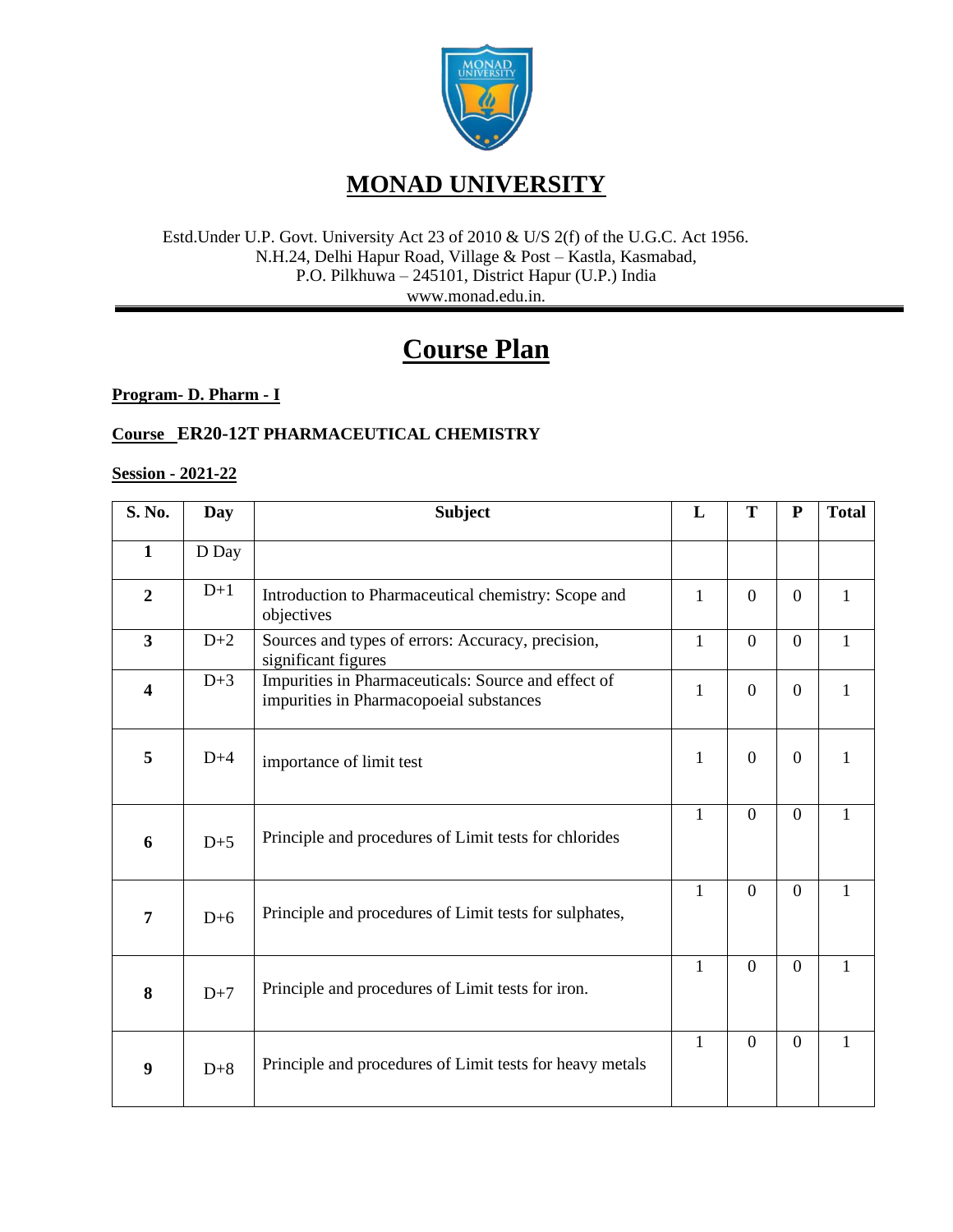| 10 | $D+9$  | Principle and procedures of Limit tests for arsenic                                                        | 1                 | $\boldsymbol{0}$ | $\overline{0}$   | 1              |
|----|--------|------------------------------------------------------------------------------------------------------------|-------------------|------------------|------------------|----------------|
| 11 | $D+10$ | Tutorial (Problem solving session/class test)                                                              | $\overline{0}$    | 1                | $\theta$         | $\mathbf{1}$   |
|    |        | <b>Total</b>                                                                                               | $\bf{8}$          | 1                |                  | ${\bf 8}$      |
| 12 | $D+11$ | Fundamentals<br>Volumetric<br>Analysis:<br>Of Volumetric<br>Analysis.                                      | $\mathbf{1}$      | $\overline{0}$   | $\overline{0}$   | $\mathbf{1}$   |
| 13 | $D+12$ | Acid-Base Titration,                                                                                       | $\mathbf{1}$      | $\overline{0}$   | $\boldsymbol{0}$ | $\mathbf{1}$   |
| 14 | $D+8$  | Non-Aqueous Titration                                                                                      | $\mathbf{1}$      | $\overline{0}$   | $\boldsymbol{0}$ | $\mathbf{1}$   |
| 15 | $D+9$  | Precipitation Titration                                                                                    | $\mathbf{1}$      | $\boldsymbol{0}$ | $\boldsymbol{0}$ | $\mathbf{1}$   |
| 16 | $D+10$ | <b>Complexometric Titration</b>                                                                            | 1                 | $\mathbf{0}$     | $\boldsymbol{0}$ | $\mathbf{1}$   |
| 17 | $D+11$ | <b>Redox Titration</b>                                                                                     | 1                 | $\overline{0}$   | $\overline{0}$   | 1              |
| 18 | $D+12$ | Gravimetric Analysis: Principle and Method                                                                 | $\mathbf{1}$      | $\boldsymbol{0}$ | $\overline{0}$   | $\mathbf{1}$   |
| 19 | $D+13$ | Tutorial (Problem solving session/class test)                                                              | $\theta$          | $\mathbf{1}$     | $\boldsymbol{0}$ | $\mathbf{1}$   |
|    |        |                                                                                                            |                   |                  |                  |                |
|    |        | <b>TOTAL</b>                                                                                               | 8                 | $\mathbf{1}$     | $\bf{0}$         | 8              |
| 20 | $D+11$ | Inorganic Pharmaceuticals: Pharmaceutical formulations,                                                    |                   | $\overline{0}$   | $\boldsymbol{0}$ | 1              |
|    |        | market preparations, storage conditions                                                                    | $\mathbf{1}$      |                  |                  |                |
| 21 | $D+12$ | uses of Haematinics: Ferrous sulphate, Ferrous fumarate,                                                   |                   | $\boldsymbol{0}$ | $\mathbf{0}$     | $\mathbf{1}$   |
|    |        | Ferric ammonium citrate, Ferrous ascorbate, Carbonyl iron                                                  |                   |                  |                  |                |
|    |        |                                                                                                            | $\mathbf{1}$      |                  |                  |                |
|    | $D+13$ | uses of Gastro-intestinal Agents: Antacids: Aluminium                                                      |                   |                  | $\mathbf{0}$     |                |
| 22 |        |                                                                                                            |                   | $\boldsymbol{0}$ |                  | 1              |
|    |        | hydroxide gel, Magnesium hydroxide, Magaldrate, Sodium<br>bicarbonate,                                     | $\mathbf{1}$      |                  |                  |                |
|    |        |                                                                                                            |                   |                  |                  |                |
|    | $D+14$ | uses of Calcium Carbonate, Acidifying agents,                                                              |                   |                  | $\boldsymbol{0}$ |                |
| 23 |        | Adsorbents, Protectives, Cathartics                                                                        | 1                 | $\boldsymbol{0}$ |                  | 1              |
|    |        |                                                                                                            |                   |                  |                  |                |
| 24 | $D+15$ | uses of Topical agents: Silver Nitrate, Ionic Silver,                                                      | $\mathbf{1}$      | $\overline{0}$   | $\overline{0}$   | 1              |
|    |        | Chlorhexidine Gluconate, Hydrogen peroxide, Boric acid,                                                    |                   |                  |                  |                |
|    | $D+16$ | Bleaching powder, Potassium permanganate                                                                   | $\mathbf{1}$      | $\boldsymbol{0}$ | $\overline{0}$   | $\mathbf{1}$   |
| 25 |        | uses of Dental products: Calcium carbonate, Sodium<br>fluoride, Denture cleaners, Denture adhesives, Mouth |                   |                  |                  |                |
|    |        | washes                                                                                                     |                   |                  |                  |                |
| 26 | $D+17$ | uses of Medicinal gases: Carbon dioxide, nitrous oxide,<br>oxygen.                                         | $\mathbf{1}$      | $\overline{0}$   | $\overline{0}$   | $\mathbf{1}$   |
| 27 | $D+18$ | Tutorial (Problem solving session/class test)                                                              | $\overline{0}$    | $\mathbf{1}$     | $\boldsymbol{0}$ | $\mathbf{1}$   |
|    |        | <b>TOTAL</b>                                                                                               |                   | $\mathbf{1}$     | $\boldsymbol{0}$ | $\overline{7}$ |
| 28 | $D+19$ | Introduction to nomenclature of organic chemical systems.                                                  | 7<br>$\mathbf{1}$ | $\boldsymbol{0}$ | $\boldsymbol{0}$ | $\mathbf{1}$   |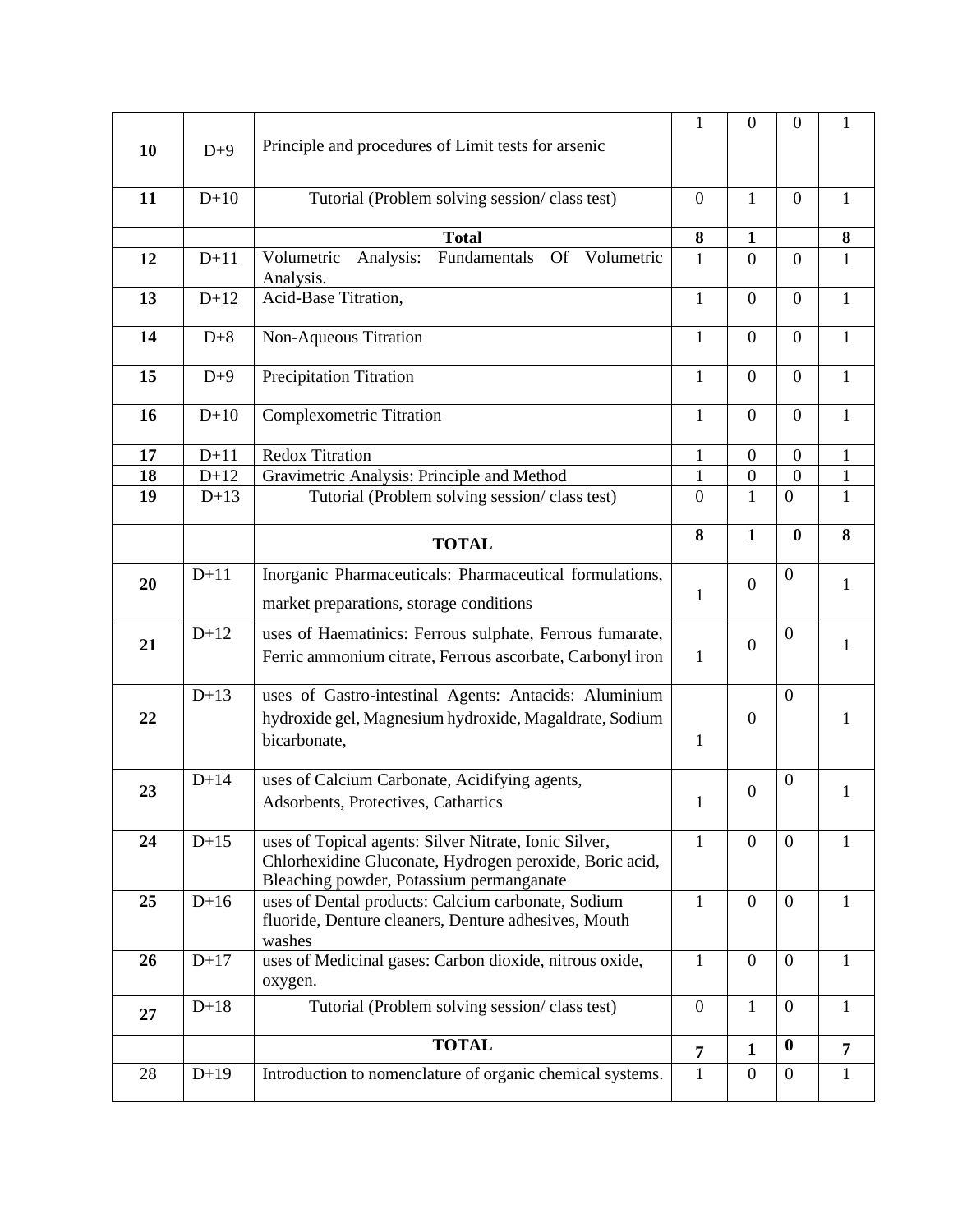| 29 | $D+20$ | Particular reference to heterocyclic compounds containing<br>up to Three rings                                                                                                                                             | $\mathbf{1}$     | $\boldsymbol{0}$ | $\boldsymbol{0}$ | $\mathbf{1}$            |
|----|--------|----------------------------------------------------------------------------------------------------------------------------------------------------------------------------------------------------------------------------|------------------|------------------|------------------|-------------------------|
|    |        | Tutorial (Problem solving session/class test)                                                                                                                                                                              | $\mathbf{0}$     | $\mathbf{1}$     | $\boldsymbol{0}$ | $\mathbf{1}$            |
|    |        | <b>TOTAL</b>                                                                                                                                                                                                               | $\overline{2}$   | $\mathbf{1}$     | $\bf{0}$         | $\overline{\mathbf{3}}$ |
| 30 | $D+21$ | Drugs Acting on Central Nervous System • Anaesthetics:<br>Thiopental Sodium*                                                                                                                                               | $\mathbf{1}$     | $\boldsymbol{0}$ | $\overline{0}$   |                         |
| 31 | $D+22$ | Ketamine Hydrochloride*, Propofol                                                                                                                                                                                          | $\mathbf{1}$     | $\overline{0}$   | $\mathbf{0}$     | $\mathbf{1}$            |
| 32 | $D+23$ | Sedatives and Hypnotics: Diazepam*, Alprazolam*,<br>Nitrazepam, Phenobarbital                                                                                                                                              | $\mathbf{1}$     | $\boldsymbol{0}$ | $\overline{0}$   | $\mathbf{1}$            |
| 33 | $D+24$ | Chlorpromazine<br>Hydrochloride*,<br>Antipsychotics:<br>Haloperidol*,                                                                                                                                                      | $\mathbf{1}$     | $\theta$         | $\mathbf{0}$     | $\mathbf{1}$            |
| 34 | $D+25$ | Sulpiride*,<br>Olanzapine,<br>Risperidone*,<br>Quetiapine,<br>Lurasidone                                                                                                                                                   | $\mathbf{1}$     | $\boldsymbol{0}$ | $\mathbf{0}$     | $\mathbf{1}$            |
| 35 | $D+26$ | Anticonvulsants:<br>Phenytoin*,<br>Carbamazepine*,<br>Clonazepam,                                                                                                                                                          | $\mathbf{1}$     | $\boldsymbol{0}$ | $\mathbf{0}$     | $\mathbf{1}$            |
| 36 | $D+27$ | Valproic Acid*, Gabapentin*, Topiramate, Vigabatrin,<br>Lamotrigine                                                                                                                                                        | $\mathbf{1}$     | $\overline{0}$   | $\overline{0}$   | $\mathbf{1}$            |
| 37 | $D+28$ | Amitriptyline<br>Anti-Depressants:<br>Hydrochloride*,<br>Imipramine Hydrochloride*, Fluoxetine*, Venlafaxine,<br>Duloxetine,                                                                                               | $\mathbf{1}$     | $\overline{0}$   | $\overline{0}$   | $\mathbf{1}$            |
| 38 | $D+29$ | Sertraline,<br>Citalopram, Escitalopram,<br>Fluvoxamine,<br>Paroxetine                                                                                                                                                     | $\mathbf{1}$     | $\boldsymbol{0}$ | $\overline{0}$   | $\mathbf{1}$            |
| 39 | $D+30$ | Tutorial (Problem solving session/class test)                                                                                                                                                                              | $\overline{0}$   | $\mathbf{1}$     | $\boldsymbol{0}$ | $\mathbf{1}$            |
|    |        | <b>TOTAL</b>                                                                                                                                                                                                               | $\boldsymbol{9}$ | $\bf{0}$         | $\bf{0}$         | 10                      |
| 40 | $D+31$ | Drugs Acting on Autonomic Nervous System .<br>Sympathomimetic Agents: Direct Acting:<br>NorEpinephrine*, Epinephrine, Phenylephrine,<br>Dopamine*, Terbutaline, Salbutamol (Albuterol),<br>Naphazoline*, Tetrahydrozoline. | $\mathbf{1}$     | $\boldsymbol{0}$ | $\boldsymbol{0}$ | $\mathbf{1}$            |
| 41 | $D+32$ | Indirect Acting Agents: Hydroxy Amphetamine,<br>Pseudoephedrine.<br>Agents With Mixed Mechanism: Ephedrine,<br>Metaraminol.                                                                                                | 1                | $\theta$         | $\overline{0}$   | 1                       |
| 42 | $D+33$ | Adrenergic Antagonists: Alpha Adrenergic Blockers:<br>Tolazoline, Phentolamine                                                                                                                                             | $\mathbf{1}$     | $\boldsymbol{0}$ | $\mathbf{0}$     | 1                       |
| 43 | $D+34$ | Phenoxybenzamine, Prazosin. Beta Adrenergic Blockers:<br>Propranolol*, Atenolol*, Carvedilol                                                                                                                               | $\mathbf{1}$     | $\boldsymbol{0}$ | $\mathbf{0}$     | $\mathbf{1}$            |
| 44 | $D+35$ | • Cholinergic Drugs and Related Agents: Direct Acting<br>Agents: Acetylcholine*, Carbachol, And Pilocarpine                                                                                                                | $\mathbf{1}$     | $\boldsymbol{0}$ | $\overline{0}$   | 1                       |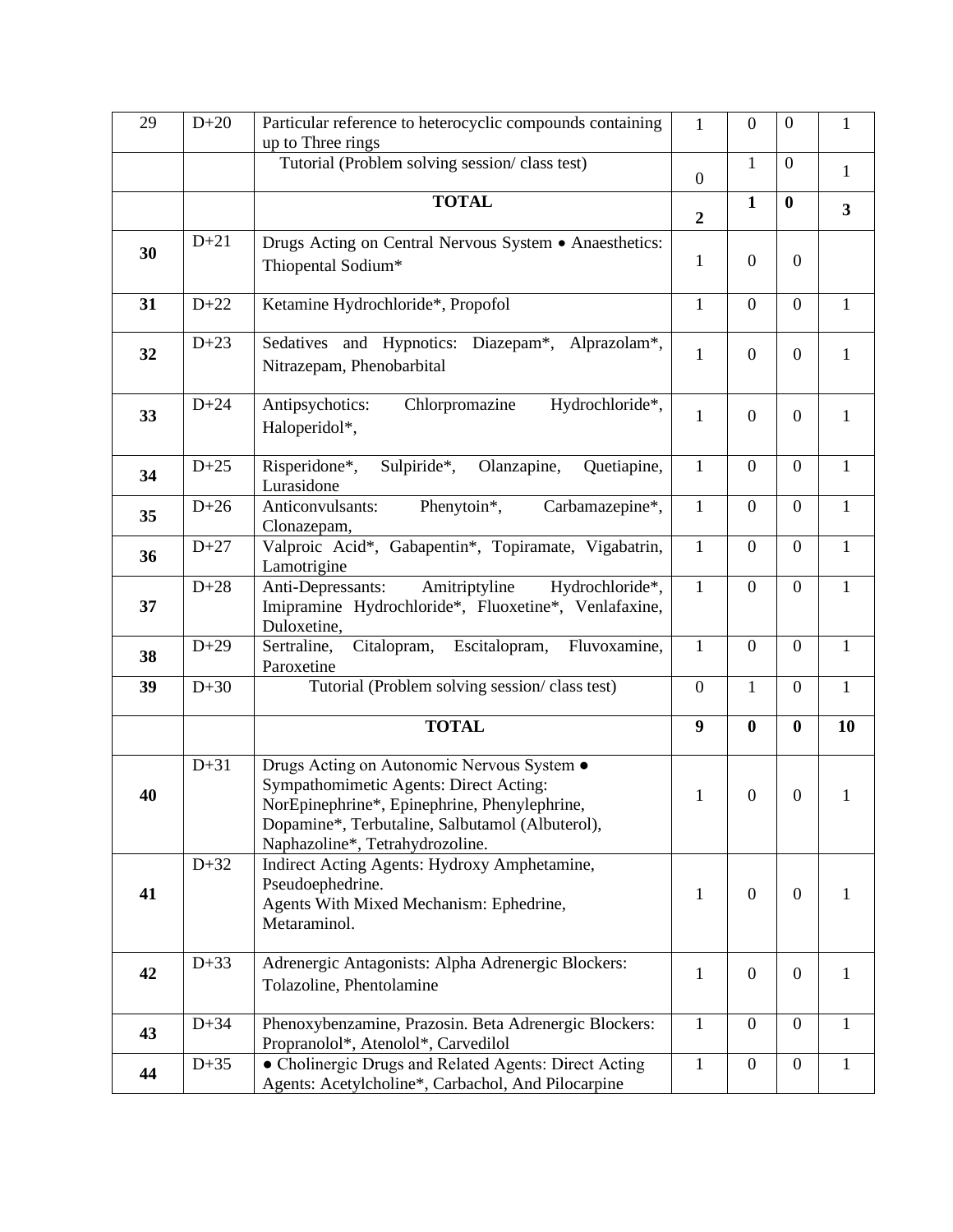| 45 | $D+36$ | Cholinesterase Inhibitors: Neostigmine*, Edrophonium<br>Chloride, Tacrine Hydrochloride, Pralidoxime Chloride,<br>Echothiopate Iodide                           | $\mathbf{1}$     | $\boldsymbol{0}$ | $\boldsymbol{0}$ | $\mathbf{1}$            |
|----|--------|-----------------------------------------------------------------------------------------------------------------------------------------------------------------|------------------|------------------|------------------|-------------------------|
| 46 | $D+37$ | Cholinergic Blocking Agents: Atropine Sulphate*,<br>Ipratropium Bromide                                                                                         | $\mathbf{1}$     | $\overline{0}$   | $\boldsymbol{0}$ | $\mathbf{1}$            |
| 47 | $D+38$ | Synthetic Cholinergic Blocking Agents: Tropicamide,<br>Cyclopentolate Hydrochloride, Clidinium Bromide,<br>Dicyclomine Hydrochloride*                           | $\mathbf{1}$     | $\mathbf{0}$     | $\boldsymbol{0}$ | $\mathbf{1}$            |
|    | $D+39$ | Tutorial (Problem solving session/class test)                                                                                                                   | $\mathbf{0}$     | $\mathbf{1}$     | $\boldsymbol{0}$ | $\mathbf{1}$            |
|    |        | <b>TOTAL</b>                                                                                                                                                    | 8                | $\mathbf{1}$     | $\bf{0}$         | 9                       |
| 48 | $D+40$ | Drugs Acting on Cardiovascular System • Anti-<br>Arrhythmic Drugs: Quinidine Sulphate, Procainamide<br>Hydrochloride, *,                                        | $\mathbf{1}$     | $\overline{0}$   | $\boldsymbol{0}$ | $\mathbf{1}$            |
| 49 | $D+41$ | Verapamil, Phenytoin Sodium                                                                                                                                     | $\mathbf{1}$     | $\boldsymbol{0}$ | $\boldsymbol{0}$ | $\mathbf{1}$            |
| 50 | $D+42$ | Lidocaine Hydrochloride, Lorcainide Hydrochloride,<br><b>Amiodarone and Sotalol</b>                                                                             | 1                | $\boldsymbol{0}$ | $\boldsymbol{0}$ | $\mathbf{1}$            |
| 51 | $D+43$ | Anti-Hypertensive Agents: Propranolol*, Captopril*,<br>Ramipril, Methyldopate Hydrochloride, Clonidine<br>Hydrochloride, Hydralazine Hydrochloride, Nifedipine. | $\mathbf{1}$     | $\overline{0}$   | $\overline{0}$   | $\mathbf{1}$            |
| 52 | $D+44$ | Antianginal Agents: Isosorbide Dinitrate                                                                                                                        | 1                | $\overline{0}$   | $\boldsymbol{0}$ | $\mathbf{1}$            |
| 53 | $D+45$ | Tutorial (Problem solving session/class test)                                                                                                                   | $\boldsymbol{0}$ | $\mathbf{1}$     | $\bf{0}$         | $\mathbf{1}$            |
|    |        | <b>TOTAL</b>                                                                                                                                                    | 5                | $\mathbf{1}$     | $\bf{0}$         | 6                       |
| 54 | $D+36$ | Diuretics: Acetazolamide, Frusemide*, Bumetanide,<br>Chlorthalidone                                                                                             | $\mathbf{1}$     | $\overline{0}$   | $\boldsymbol{0}$ | $\mathbf{1}$            |
| 55 | $D+37$ | Benzthiazide, Metolazone, Xipamide, Spironolactone                                                                                                              | $\mathbf{1}$     | $\mathbf{0}$     | $\boldsymbol{0}$ | $\mathbf{1}$            |
| 58 | $D+40$ | Tutorial (Problem solving session/class test)                                                                                                                   | $\overline{0}$   |                  | $\mathbf{0}$     |                         |
|    |        | <b>TOTAL</b>                                                                                                                                                    | $\overline{2}$   | $\mathbf{1}$     | $\bf{0}$         | $\overline{3}$          |
| 59 | $D+41$ | Analgesic And Anti-Inflammatory Agents: Morphine<br>Analogues, Narcotic Antagonists; Nonsteroidal                                                               | $\mathbf{1}$     | $\overline{0}$   | $\boldsymbol{0}$ | 1                       |
| 60 | $D+42$ | AntiInflammatory Agents (NSAIDs) - Aspirin*,<br>Diclofenac, Ibuprofen*, Piroxicam, Celecoxib,<br>Mefenamic Acid,                                                | $\mathbf{1}$     | $\mathbf{0}$     | $\boldsymbol{0}$ | $\mathbf{1}$            |
| 61 | $D+43$ | Paracetamol*, Aceclofenac                                                                                                                                       | $\mathbf{1}$     | $\overline{0}$   | $\mathbf{0}$     | $\mathbf{1}$            |
| 62 | $D+44$ | Tutorial (Problem solving session/class test)                                                                                                                   | $\overline{0}$   | $\mathbf{1}$     | $\overline{0}$   | $\mathbf{1}$            |
|    |        | <b>TOTAL</b>                                                                                                                                                    | $\mathbf{3}$     | $\mathbf{1}$     | $\bf{0}$         | $\overline{\mathbf{4}}$ |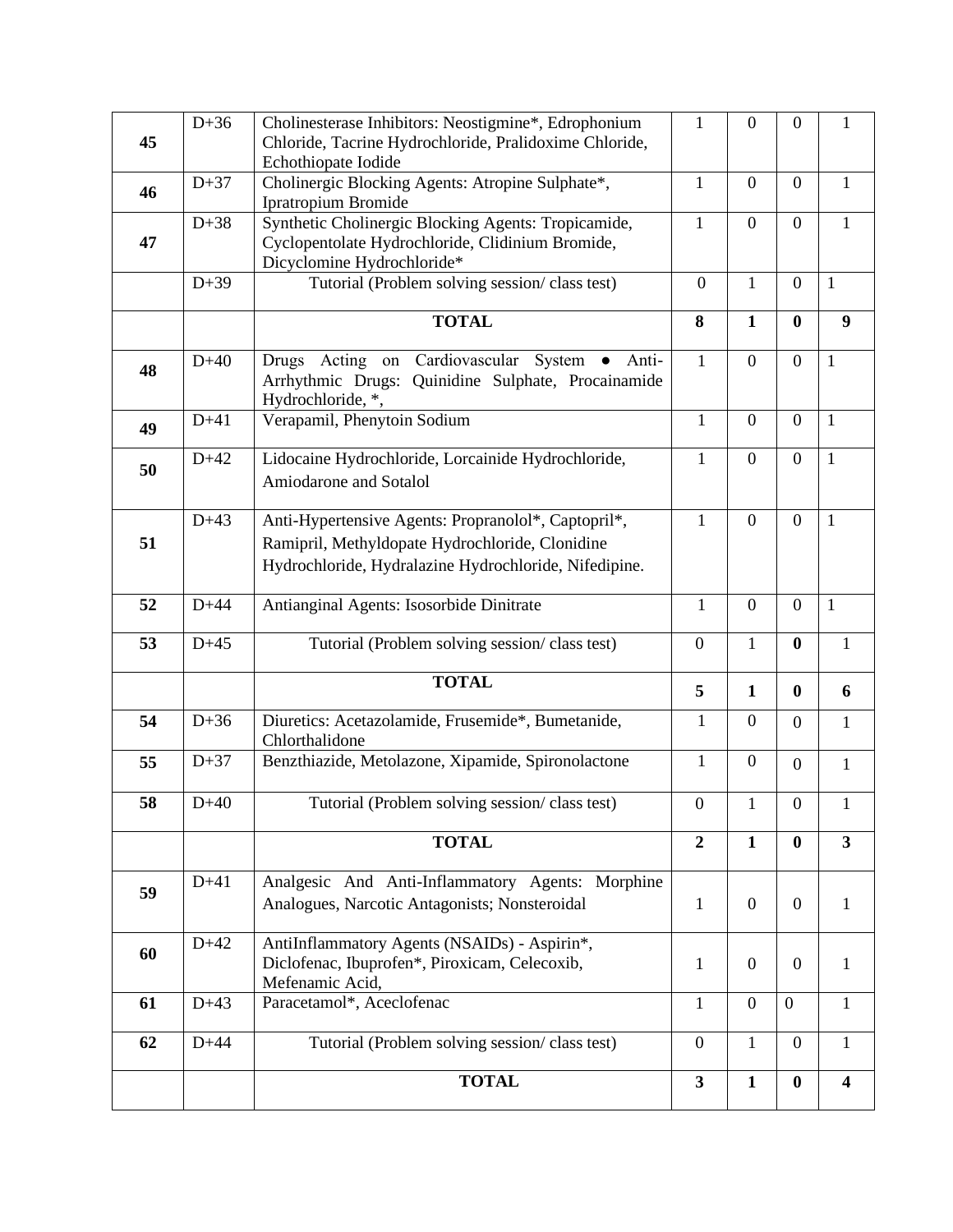| 63 | $D+45$ | Antifungal Agents: Amphotericin-B, Griseofulvin,                                    |                |                  |                  |                  |
|----|--------|-------------------------------------------------------------------------------------|----------------|------------------|------------------|------------------|
|    |        | Miconazole, Ketoconazole*, Itraconazole, Fluconazole*,                              |                |                  |                  |                  |
|    |        | Naftifine Hydrochloride                                                             | $\mathbf{1}$   | $\overline{0}$   | $\overline{0}$   | 1                |
| 64 | $D+46$ | Tract<br>Anti-Infective Agents:<br>Urinary<br>Norfloxacin,                          | $\mathbf{1}$   | $\mathbf{0}$     | $\boldsymbol{0}$ | $\mathbf{1}$     |
|    |        | Ciprofloxacin, Ofloxacin*, Moxifloxacin,                                            |                |                  |                  |                  |
| 65 | $D+47$ | Anti-Tubercular Agents: INH*, Ethambutol, Para Amino                                |                |                  | $\boldsymbol{0}$ | $\mathbf{1}$     |
|    |        | Salicylic Acid, Pyrazinamide, Rifampicin, Bedaquiline,                              | $\mathbf{1}$   | $\mathbf{0}$     |                  |                  |
|    |        | Delamanid, Pretomanid*                                                              |                |                  |                  |                  |
| 66 | $D+48$ | Antiviral Agents: Amantadine Hydrochloride, Idoxuridine,                            | $\mathbf{1}$   | $\overline{0}$   | $\boldsymbol{0}$ | $\mathbf{1}$     |
|    |        | Acyclovir*, Foscarnet, Zidovudine, Ribavirin, Remdesivir,                           |                |                  |                  |                  |
| 67 | $D+49$ | Favipiravir<br>Antimalarials: Quinine Sulphate, Chloroquine Phosphate*              | $\mathbf{1}$   | $\overline{0}$   | $\boldsymbol{0}$ | $\mathbf{1}$     |
|    |        |                                                                                     |                |                  |                  |                  |
| 68 | $D+50$ | Primaquine<br>Phosphate,<br>Mefloquine*,<br>Cycloguanil,                            | $\mathbf{1}$   | $\overline{0}$   | $\boldsymbol{0}$ | $\mathbf{1}$     |
| 69 | $D+51$ | Pyrimethamine, Artemisinin<br>Sulfonamides: Sulfanilamide, Sulfadiazine, Sulfametho | $\mathbf{1}$   | $\overline{0}$   | $\overline{0}$   | $\mathbf{1}$     |
|    |        | xazole.                                                                             |                |                  |                  |                  |
| 70 | $D+52$ | Sulfacetamide*,<br>Mafenide<br>Acetate,<br>Cotrimoxazole,                           | $\mathbf{1}$   | $\mathbf{0}$     | $\boldsymbol{0}$ | $\mathbf{1}$     |
| 71 | $D+53$ | Dapsone*                                                                            | $\overline{0}$ | $\mathbf{1}$     | $\boldsymbol{0}$ | $\mathbf{1}$     |
|    |        | Tutorial (Problem solving session/class test)                                       |                |                  |                  |                  |
|    |        | <b>TOTAL</b>                                                                        | 8              | $\mathbf{1}$     | $\bf{0}$         | $\boldsymbol{9}$ |
| 72 | $D+54$ | Antibiotics: Penicillin G                                                           | $\mathbf{1}$   | $\overline{0}$   | $\overline{0}$   | $\mathbf{1}$     |
| 73 | $D+55$ | Amoxicillin*                                                                        | $\mathbf{1}$   | $\mathbf{0}$     | $\overline{0}$   | $\mathbf{1}$     |
| 74 | $D+56$ | Cloxacillin                                                                         | 1              | $\overline{0}$   | $\theta$         | $\mathbf{1}$     |
| 75 | $D+57$ | Streptomycin                                                                        | $\mathbf{1}$   | $\overline{0}$   | $\overline{0}$   | $\mathbf{1}$     |
| 76 | $D+58$ | Tetracyclines: Doxycycline                                                          | $\mathbf{1}$   | $\overline{0}$   | $\mathbf{0}$     | $\mathbf{1}$     |
| 77 | $D+59$ | Minocycline                                                                         | $\mathbf{1}$   | $\overline{0}$   | $\boldsymbol{0}$ | $\mathbf{1}$     |
|    |        |                                                                                     |                |                  |                  |                  |
| 78 | $D+60$ | Macrolides: Erythromycin, Azithromycin                                              | $\mathbf{1}$   | $\overline{0}$   | $\boldsymbol{0}$ | $\mathbf{1}$     |
| 79 | $D+61$ | Miscellaneous: Chloramphenicol* Clindamycin                                         | $\mathbf{1}$   | $\mathbf{0}$     | $\boldsymbol{0}$ | $\mathbf{1}$     |
|    |        | <b>TOTAL</b>                                                                        | 8              | $\boldsymbol{0}$ | $\boldsymbol{0}$ | $\boldsymbol{8}$ |
| 80 | $D+62$ | Anti-Neoplastic Agents: Cyclophosphamide*, Busulfan,                                | 1              | $\theta$         | $\overline{0}$   | $\mathbf{1}$     |
|    |        | Mercaptopurine, Fluorouracil*, Methotrexate,                                        |                |                  |                  |                  |
| 81 | $D+63$ | Dactinomycin, Doxorubicin Hydrochloride, Vinblastine                                | $\mathbf{1}$   | $\mathbf{0}$     | $\boldsymbol{0}$ | $\mathbf{1}$     |
| 82 | $D+64$ | Sulphate, Cisplatin*, Dromostanolone Propionate                                     | $\mathbf{1}$   | $\boldsymbol{0}$ | $\boldsymbol{0}$ | $\mathbf{1}$     |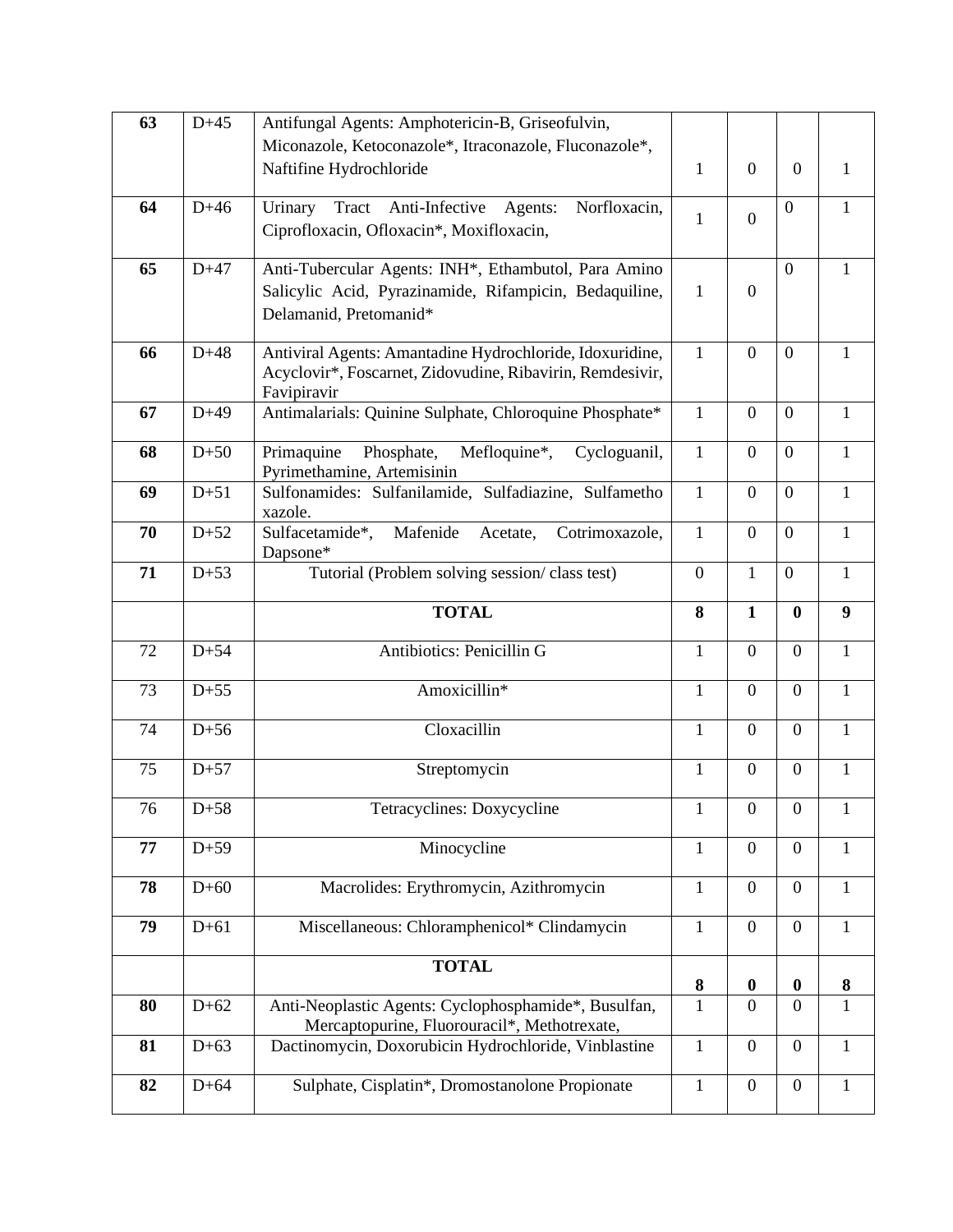

| $T0$ $T0$ $T1$<br><u>.</u><br>- |  |  |
|---------------------------------|--|--|
|                                 |  |  |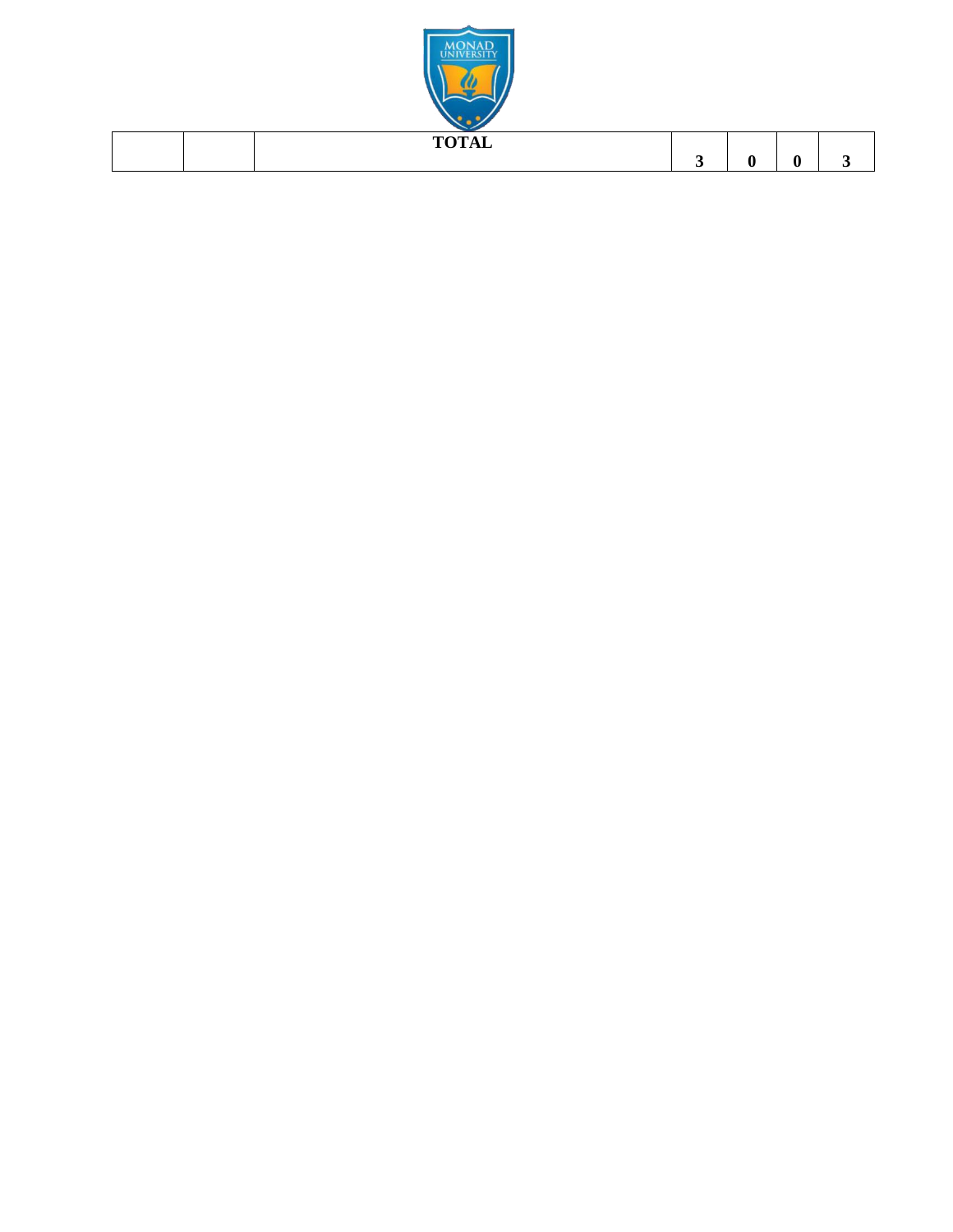### **MONAD UNIVERSITY**

#### Estd.Under U.P. Govt. University Act 23 of 2010 & U/S 2(f) of the U.G.C. Act 1956. N.H.24, Delhi Hapur Road, Village & Post – Kastla, Kasmabad, P.O. Pilkhuwa – 245101, District Hapur (U.P.) India www.monad.edu.in.

## **Course Plan**

#### **Program- D.Pharm-I**

#### **Course ER20-12P PHARMACEUTICAL CHEMISTRY-PRACTICAL**

#### **Session - 2021-22**

| S. No.                  | Day    | <b>Subject</b>                                                                 | L                | T              | ${\bf P}$    | <b>Total</b> |
|-------------------------|--------|--------------------------------------------------------------------------------|------------------|----------------|--------------|--------------|
| $\mathbf{1}$            | D Day  |                                                                                |                  |                |              |              |
| $\overline{2}$          | $D+1$  | To Prepare and Submit Chlorides                                                | $\boldsymbol{0}$ | $\overline{0}$ | 1            | $\mathbf{1}$ |
| $\overline{\mathbf{3}}$ | $D+2$  | To Prepare and Submit sulphate                                                 | $\overline{0}$   | $\overline{0}$ | $\mathbf{1}$ | $\mathbf{1}$ |
| $\overline{\mathbf{4}}$ | $D+3$  | To Prepare and Submit Iron.                                                    | $\overline{0}$   | $\overline{0}$ | 1            | 1            |
| 5                       | $D+4$  | To Prepare and Submit heavy metals.                                            | $\boldsymbol{0}$ | $\overline{0}$ | 1            | $\mathbf{1}$ |
| 6                       | $D+5$  | To Prepare and Submit standard solution of Sodium<br>Hydroxide.                | $\overline{0}$   | $\Omega$       | 1            | 1            |
| $\overline{7}$          | $D+6$  | To Prepare and Submit standard solution of Potassium<br>Permanganate.          | $\overline{0}$   | $\overline{0}$ | 1            | $\mathbf{1}$ |
| 8                       | $D+7$  | To Prepare and Submit assay of Ferrous sulphate by<br>redox titration.         | $\boldsymbol{0}$ | $\overline{0}$ | 1            | 1            |
| 9                       | $D+8$  | To Prepare and Submit assay of Calcium gluconate-by<br>complexometric          | $\overline{0}$   | $\overline{0}$ | 1            | $\mathbf{1}$ |
| 10                      | $D+9$  | To Prepare and Submit assay of Sodium chloride-by<br>Modified Volhard's method | $\overline{0}$   | $\Omega$       | 1            | $\mathbf{1}$ |
| 11                      | $D+10$ | To Prepare and Submit assay of Ascorbic acid by<br>iodometry                   | $\boldsymbol{0}$ | $\overline{0}$ | $\mathbf 1$  | 1            |